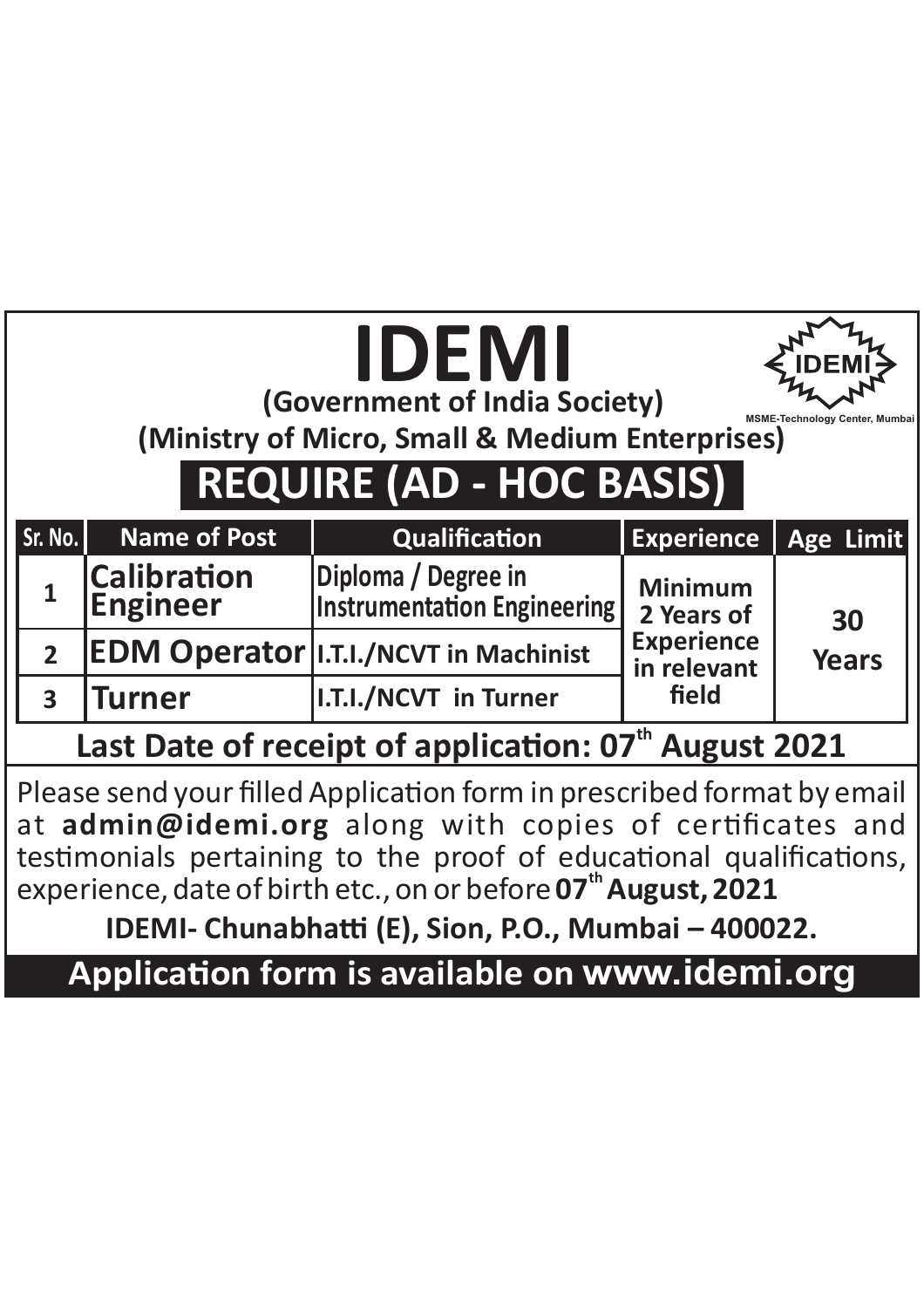### **INSTITUTE FOR DESIGN OF ELECTRICAL MEASURING INSTRUMENTS, MSME TECHNOLOGY CENTRE, MUMBAI**

## **APPLICATION FORM (AD-HOC APPOINTMENT)**

Paste here your recent passport size photograph and sign it across.

| 1. | Post applied for                                                                                 |                                                                                                                                                                                                                               |                               |                       |                                                                                 |  |                            |
|----|--------------------------------------------------------------------------------------------------|-------------------------------------------------------------------------------------------------------------------------------------------------------------------------------------------------------------------------------|-------------------------------|-----------------------|---------------------------------------------------------------------------------|--|----------------------------|
| 2. | Full Name (Mr./Mrs./Kum.)                                                                        |                                                                                                                                                                                                                               |                               |                       |                                                                                 |  |                            |
|    |                                                                                                  | As it appears on your certificates                                                                                                                                                                                            |                               |                       | (USE CAPITAL LETTERS)<br>(leave one space blank between two parts of your name) |  |                            |
| 3. | Correspondence address                                                                           |                                                                                                                                                                                                                               |                               | (USE CAPITAL LETTERS) |                                                                                 |  |                            |
|    |                                                                                                  |                                                                                                                                                                                                                               |                               |                       |                                                                                 |  |                            |
|    |                                                                                                  |                                                                                                                                                                                                                               |                               |                       |                                                                                 |  |                            |
|    |                                                                                                  | * Tel/Mob No (with STD Code)                                                                                                                                                                                                  |                               |                       | Pin                                                                             |  |                            |
|    | * E-mail                                                                                         |                                                                                                                                                                                                                               |                               |                       |                                                                                 |  |                            |
| 4. | Gender                                                                                           | Male                                                                                                                                                                                                                          | Female                        |                       | {Mark " $\checkmark$ " in appropriate box }                                     |  |                            |
| 5. | {Mark " $\checkmark$ " in appropriate box }<br><b>Marital Status Married</b><br><b>Unmarried</b> |                                                                                                                                                                                                                               |                               |                       |                                                                                 |  |                            |
| 6. |                                                                                                  | <b>Nationality Example 2016</b>                                                                                                                                                                                               |                               |                       |                                                                                 |  |                            |
| 7. | Father's/Husband's Name                                                                          |                                                                                                                                                                                                                               |                               |                       |                                                                                 |  |                            |
| 8. |                                                                                                  | Date of Birth: Place District Case State Contains a State Contains a State Contains a State Contains a State Contains a State Contains a State Contains a State Contains a State Contains a State Contains a State Contains a |                               |                       |                                                                                 |  |                            |
|    |                                                                                                  | 9. Educational & Professional Qualifications: Matriculation/SSLC onwards (as on 23.07.2021)                                                                                                                                   |                               |                       |                                                                                 |  |                            |
|    | <b>Examination Passed</b>                                                                        | Name of the<br>Institution/<br>University                                                                                                                                                                                     | Subjects studied in<br>detail |                       | Date, Month &<br>year of passing                                                |  | %age of aggregate<br>marks |
|    |                                                                                                  |                                                                                                                                                                                                                               |                               |                       |                                                                                 |  |                            |
|    |                                                                                                  |                                                                                                                                                                                                                               |                               |                       |                                                                                 |  |                            |
|    |                                                                                                  |                                                                                                                                                                                                                               |                               |                       |                                                                                 |  |                            |
|    |                                                                                                  |                                                                                                                                                                                                                               |                               |                       |                                                                                 |  |                            |
|    |                                                                                                  |                                                                                                                                                                                                                               |                               |                       |                                                                                 |  |                            |
|    |                                                                                                  |                                                                                                                                                                                                                               |                               |                       |                                                                                 |  |                            |

## **10. Particulars of past experience including the present occupation/ job (as on 23.07.2021**)

| Name of the<br>employer(s) etc.<br>& the nature of<br>activities carried<br>out by them | Designation | Period of | service | Length of service |        | Nature of duties<br>performed in details | Remarks<br>(reason for<br>leaving service) |
|-----------------------------------------------------------------------------------------|-------------|-----------|---------|-------------------|--------|------------------------------------------|--------------------------------------------|
|                                                                                         |             | From      | To      | Year              | Months |                                          |                                            |
|                                                                                         |             |           |         |                   |        |                                          |                                            |
|                                                                                         |             |           |         |                   |        |                                          |                                            |
|                                                                                         |             |           |         |                   |        |                                          |                                            |
|                                                                                         |             |           |         |                   |        |                                          |                                            |